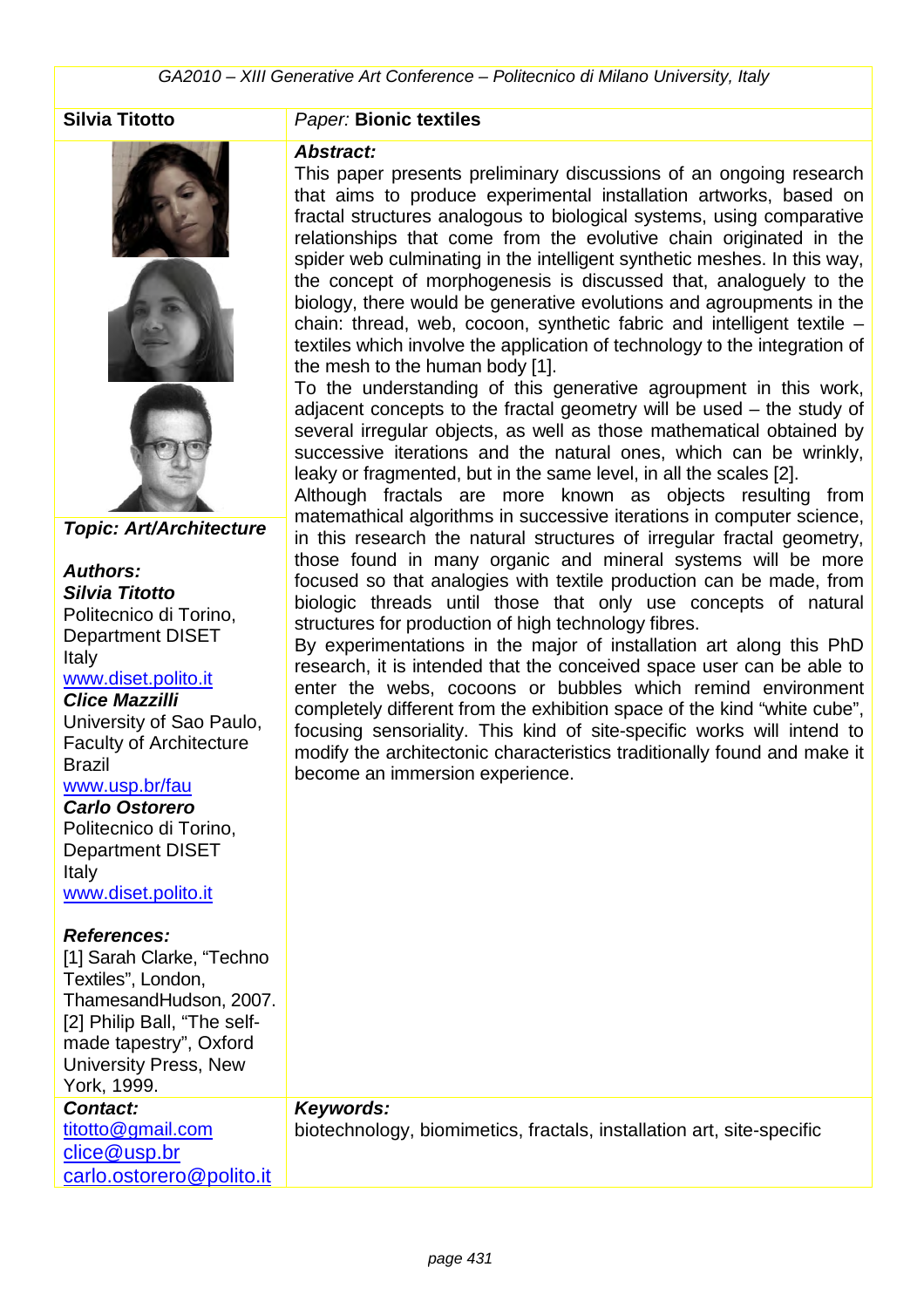# **Bionic textiles**

## **Silvia Titotto, Arch., Ms., Acad. PhD.**

University of São Paulo, Faculty of Architecture, Brazil and Politecnico di Torino, DISET, area of Technological Innovation for Built Environment, Italy e-mail: titotto@gmail.com

## **Prof. Clice Mazzilli, Arch., PhD.**

University of São Paulo, Faculty of Architecture and Urban Planning, Department of Building Design, Brazil e-mail: clice@usp.br

## **Prof. Carlo Ostorero, Ing., PhD.**

Politecnico di Torino DISET- Department of Building Engineering and Territorial Systems e-mail: carlo.ostorero@polito.it

## **Abstract**

This paper introduces some ideas that are been developed in a doctorate research context which aims to produce experimental installation artworks, based on fractal structures analogous to biological systems, using comparative relationships that come from the evolutive chain originated in the spider web culminating in the nonwovens and intelligent synthetic meshes. In this way, the concept of morphogenesis is discussed that, analogously to the biology, there would be generative evolutions and aggroupments in the chain: thread, web, cocoon, synthetic fabric and intelligent textile – textiles which involve the application of technology to the integration of the mesh to the human body.

To the understanding of this generative aggroupment in this work, adjacent concepts to the fractal geometry will be used  $-$  the study of several irregular objects, as well as those mathematical obtained by successive iterations and the natural ones, which can be wrinkly, leaky or fragmented, but in the same level, in all the scales. Although fractals are more known as objects resulting from mathematical algorithms in successive iterations in computer science, in this research the natural structures of irregular fractal geometry, those found in many organic and mineral systems will be more focused so that analogies with textile production can be made, from biologic threads until those that only use concepts of natural structures for production of high technology fibres.

By experimentations in the major of installation art along this doctorate research, it is intended that the conceived space user can be able to enter the webs, cocoons or bubbles which remind environment completely different from the exhibition space of the kind "white cube", focusing sensoriality. This kind of site-specific works will intend to modify the architectonic characteristics traditionally found and make it become an immersion experience.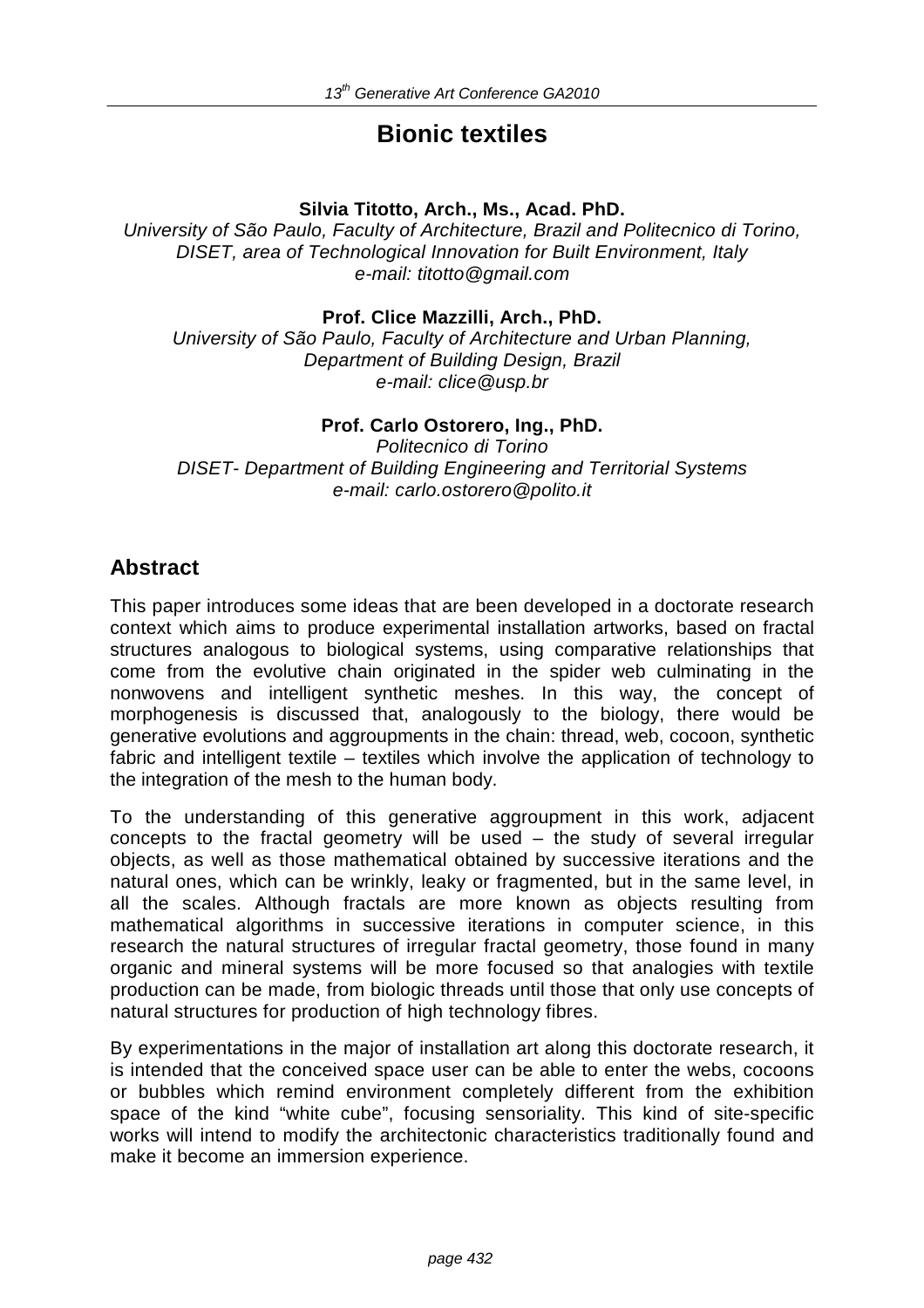**Keywords**: biomimetics; techno textiles; fractal growth patterns; site-specific installation art.

## **1. Introduction**

This is an investigation about biotechnology where the artistic process is one of the means, together with theory, to achieve the objective of the study - to investigate the evolution and morphogenesis as generative group in the chain: wireless, web, cocoon, and synthetic weaves and smart nonwovens, which is the initial hypothesis of this research and whose cut are fractal growth patterns in plants and some systems of the human body.

The design and architecture appear as illustration of possible applications of this investigation, while installation art here is used as the research process. That is, in terms of position methodological foundation, biotechnology applied to techno textiles is the "how" of research, i.e., the means to achieve immersion discussed in fractal art tridimensional with sensory matters.

The idea of this investigation came from some aspects of a master's research [TITOTTO, 2008] on experimental production of 'site specific' artworks. The references were large scale built environments that keep relations with their origins in the natural world, such as numerous kinds of spider silk orb webs and also cocoons of Mulberry silkworm. These productions were a starting point for further studies on structures found in nature and its relations with bionic creations mankind wishes to develop [OTTO, 1985], and also encouraged more ambitious experimental aesthetic practices.

For this, we studied the physical and geometrical principles of natural structural systems, with emphasis on caterpillar cocoons to study paraboloids surfaces; cobwebs to study the behavior of cables, eggshells and soap bubbles for understanding of geodesic domes, establishing the relationship between possible design solutions, methods of implementation and fidelity to the materials used in a state of tightness.

Traditionally the term morphogenesis is applied to the concept of process biological structures modeling (cells, tissues, organs, systems, organisms). But for a better understanding of what this work considers how morphogenesis seeks to organize and discuss the relationship between the morphological structures found in nature, bionically produced for the textile industry for developments - of great interest to the design - and those designed by artists, regardless of pre-established function.

Although many fractals can be found in nature, as exemplified in special figures throughout this text, outside the object of study, they posed for a clear introduction to the subject, and that the crop will be bound to fractal models of movement in plants and some units of the human body closely.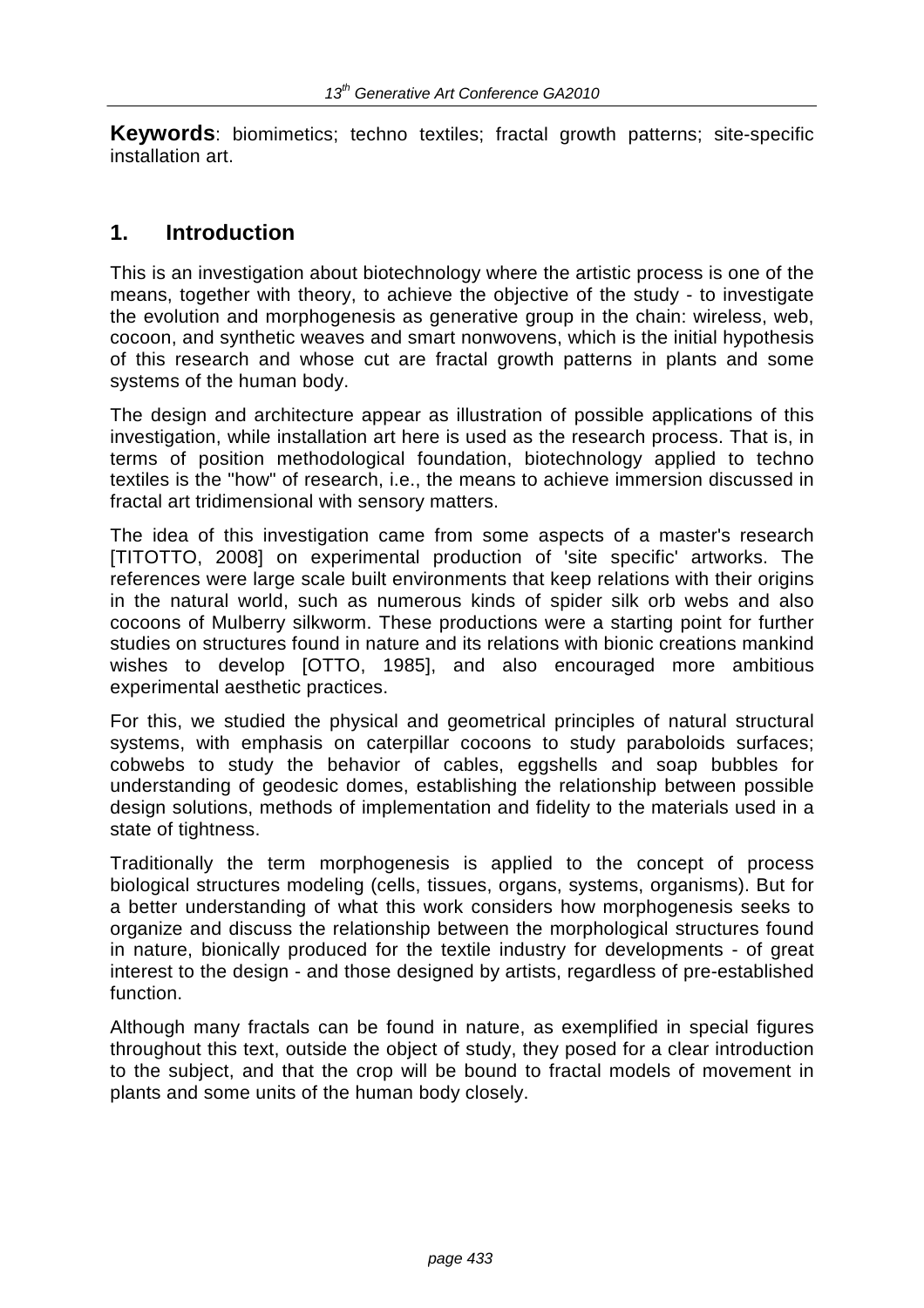## 13<sup>th</sup> Generative Art Conference GA2010



**1. TITOTTO, Silvia. "The Poetics of Tension", 2008. Solo Exhibition at Museum of Contemporary Art — MAC-USP anexo, Sao Paulo - Brazil. Photo: Eliza Ramos.** 



**2. TITOTTO, Silvia. "Caviar Project", 2010. Off Biennale, Sao Paulo - Brazil. Photo: Jeferson Chicarelli.**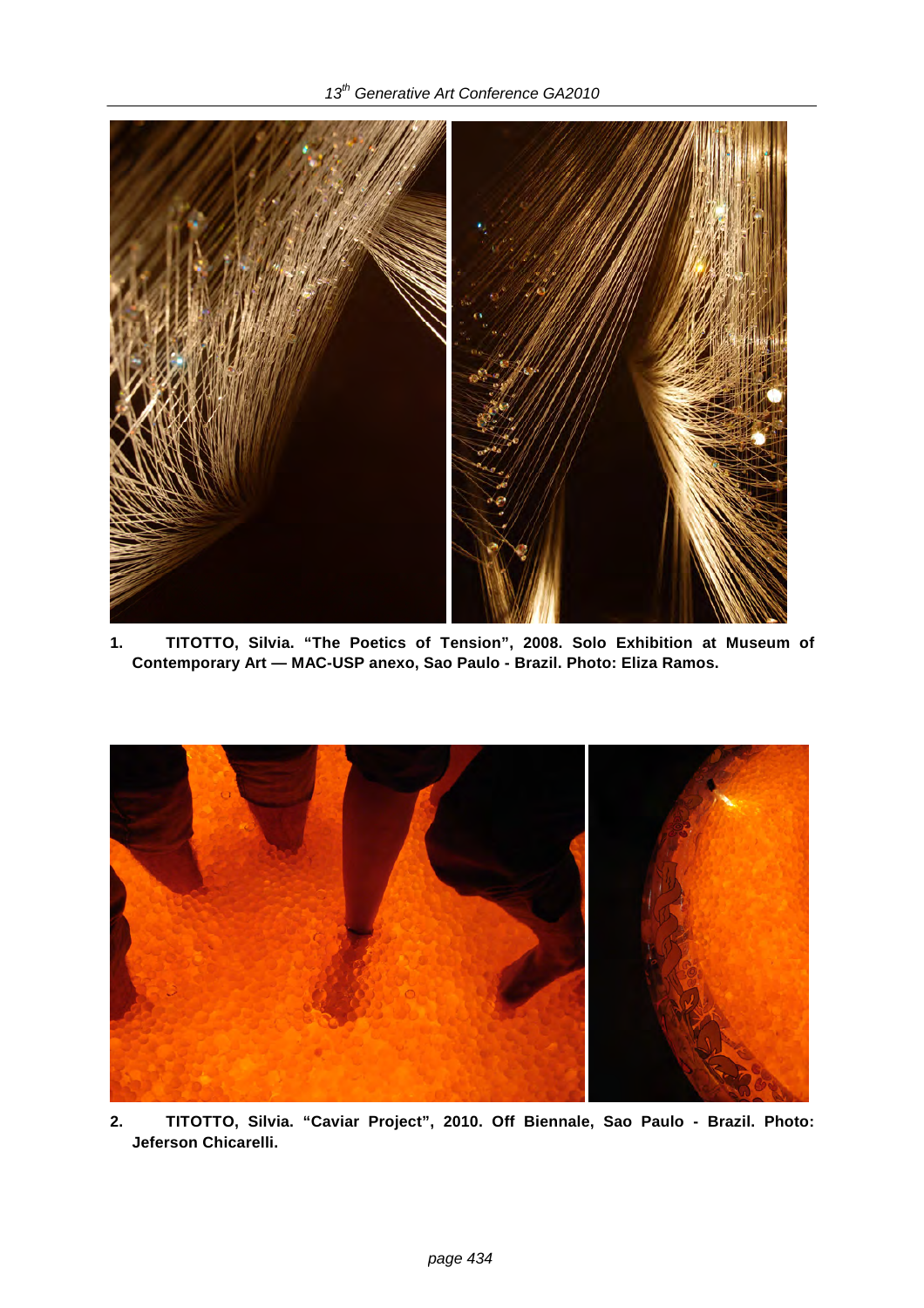# **2. State-of-the-art**

Japanese artists have prominence in this field of study. Machiko Agano studied weaving at the University of Art of Kyoto in the postgraduate level in 1979. Her works are inspired by nature and she works with very fine steel filaments, nylon and Japanese paper-art to produce large scale installation art.

Another international artist that can be cited is the Argentine Tomas Saraceno who develops his projects in Germany on the border between aesthetic practices and inflatable architecture, with which the man may experience unusual sensations. Pursuing the idea of a "realizable utopia", his work produces visions of transport infrastructure, cities and other kinds of floating construction. The objects we have been developing are the first step towards the realization of these images. His installations, sculptures and photographs go beyond the restrictions of the human habitat and suggest a new way of perceiving the nature [Rivitti, 2006].

The work of Arne Quinze has much to do with what is aimed to be conducted experimentally during the doctorate, because the focus of the immersive environments production is between the difficulty of building structures with complex geometry and wide possibilities for user interaction at the sensory level.



**3. TITOTTO, Silvia. "Wings of desire", 2008. Slaviero&Guedes Gallery, Sao Paulo - Brazil. Photo: EloirTS.**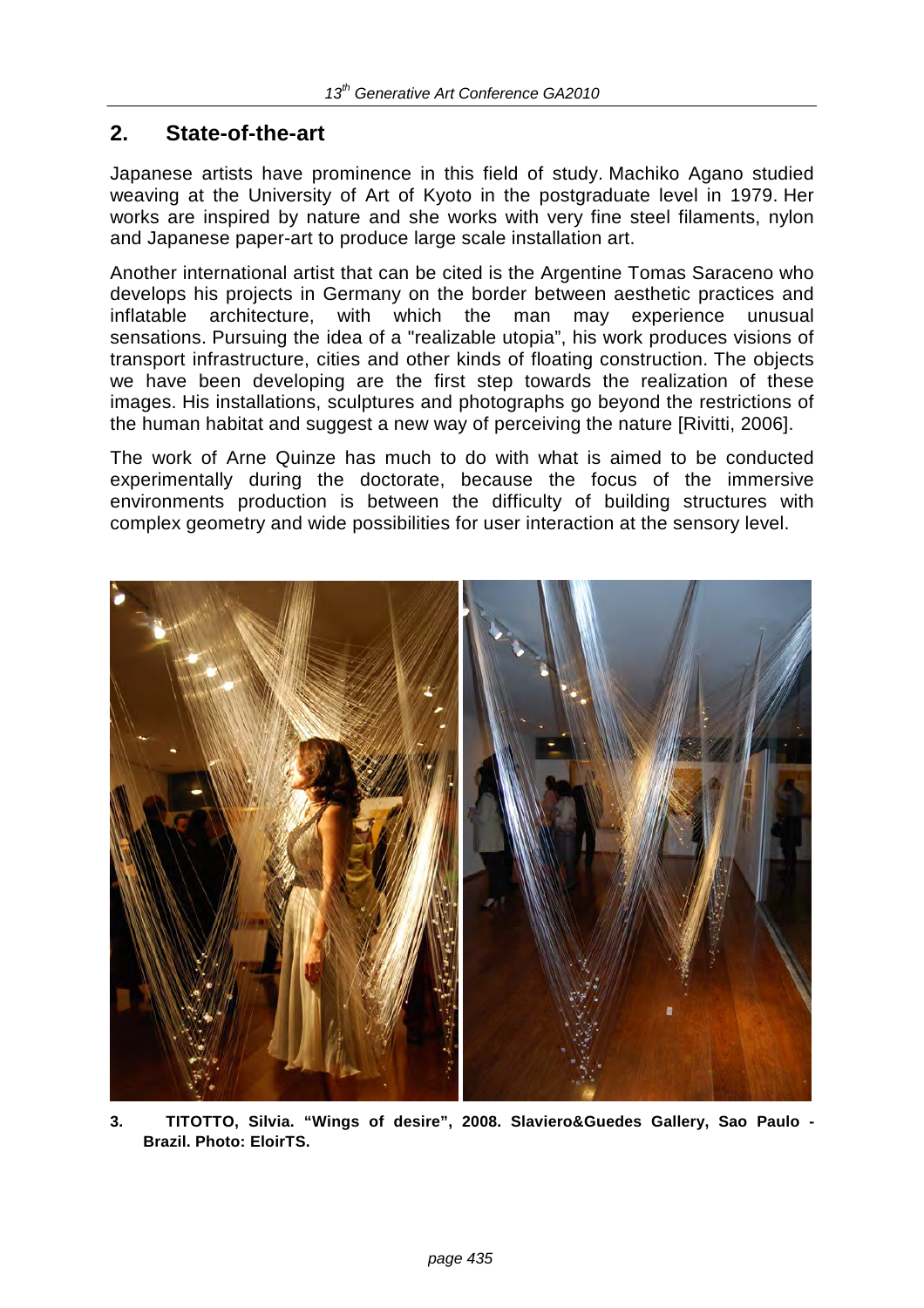# **3. Theorethical research**

A decade after Mandelbrot published his physiological speculations; some theoretical biologists began to see that the fractal organization controlled structures throughout the body [Mandelbrot, 1987]. Therefore, other points of interest are the analogous relations between the human body and other natural forms, such as plant leaves and human blood vessels. This will be treated experimentally with aesthetic practices in research and sensory interaction with the user's exhibition space.

The arterial system form another type of continuum, branching off from the aorta, originating from the heart, And becoming so narrow that red blood cells are forced to slide in single file in your last link, the capillaries. The nature of these ramifications is fractal. As a matter of physiological necessity, the blood vessels they need to perform certain magic dimensional.

Just as the Koch curve, known for modeling the snow flake, compresses a line of infinite extent in a small area, the circulatory system adapts a huge surface area in a limited volume. The fractal structure imagined that nature operates with such efficiency that, in most tissues, no cell is at a distance of more than three or four cells of a blood vessel [Gleick, 1990].

Something similar occurs in human lungs, which account for an area larger than a tennis court [Gleick, 1990]. The description "exponential" classic of the ramifications of the bronchi was wrong: a fractal description is best framed in the data [Gleick, 1990]. The urinary collecting system has proven to be fractal, as well as the bile duct in the liver and the network of special fibers of the heart, which transmit pulses of current to the heart muscles.

The importance of fractal structure is such as to scientists argue that a key to understanding the rhythm is the fractal organization of this network, arranged to be identical to itself at increasingly smaller scales [Gleick, 1990]. How does nature produce this architecture could be so complicated? Mandelbrot's thesis is that complications exist only in the context of traditional Euclidean geometry [Gleick, 1990].

Like fractals, branching structures can be described with transparent simplicity, with only some information. Perhaps simple changes that give rise to the form imagined by Koch, Peano and Sierpinski have their analogues in the coded instructions of the genes of an organism. DNA certainly cannot specify the vast number of bronchi, bronchioles and alveoli, or specific spatial structure of the resulting tree, but you can specify a process of repeated bifurcation and development.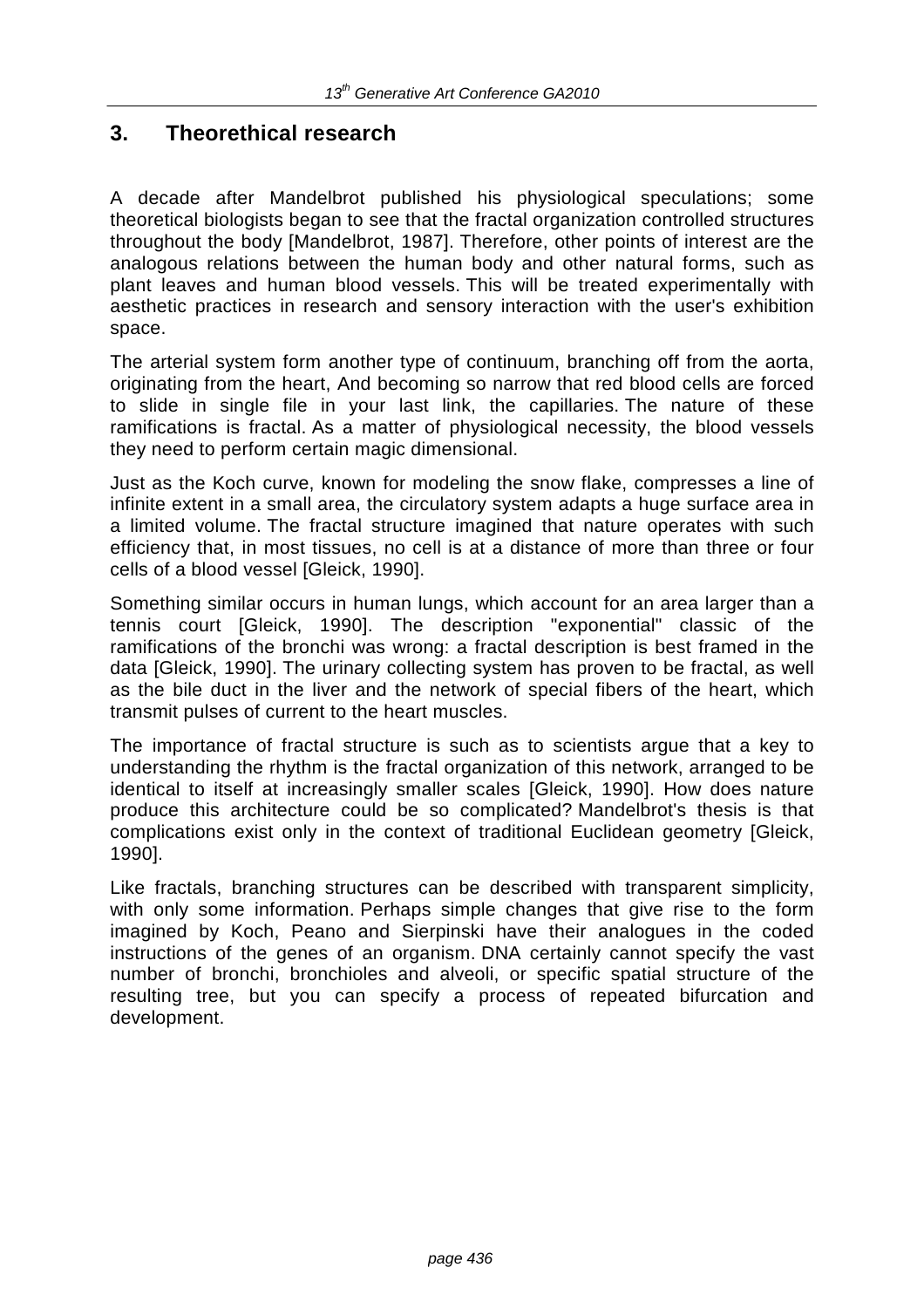# **4. Methodology review**

In this work the threads are covered under the scientific and poetic points of view, taking as its starting point the spider web, through natural silk, synthetic production and seeking to achieve the latest developments in sensory research. Among these morphological passages Historical concepts of connection between science and design are studied, such as the attempts of Chinese for over 3000 years using rudimentary techniques to weave spider silk clothing and those of Americans and Europeans in the last century using biotechnology, intending to create synthetic yarn structure similar to the spider one.

This leads to a 4-pillar methodology strategies:

- Knowing in depth the concept and definition of terms that come from the fractal theory in the context of application to biological systems such as: classical and fractal self-similarity, boundaries and self-similarity, length, L-systems, images encoded by simple transformations, chaos game, recursive structures, order and chaos, strange attractors, Julia and Mandelbrot sets, strange attractors, algorithms for fractal image compression and multifractal measures.
- Analyzing morphogenetic relations of the threads of spider webs and human tissues that, in addition to the basic function of covering and protecting function as an extension of the human body, providing new sensations or improving performance of some proposed activity.
- Establishing relationships between architecture and bionics, the observation of scale and space.
- Examining binomial relationships between cobwebs and Kevlar, silk and synthetic weaves, cocoons and bubbles, tissue and skin besides the human circulatory system and Knots theory.



**4. TITOTTO, Silvia. "Construction", 2007. MuBE- Brazilian Museum of Sculpture, Sao Paulo - Brazil. Photo: Fabio Risnic.**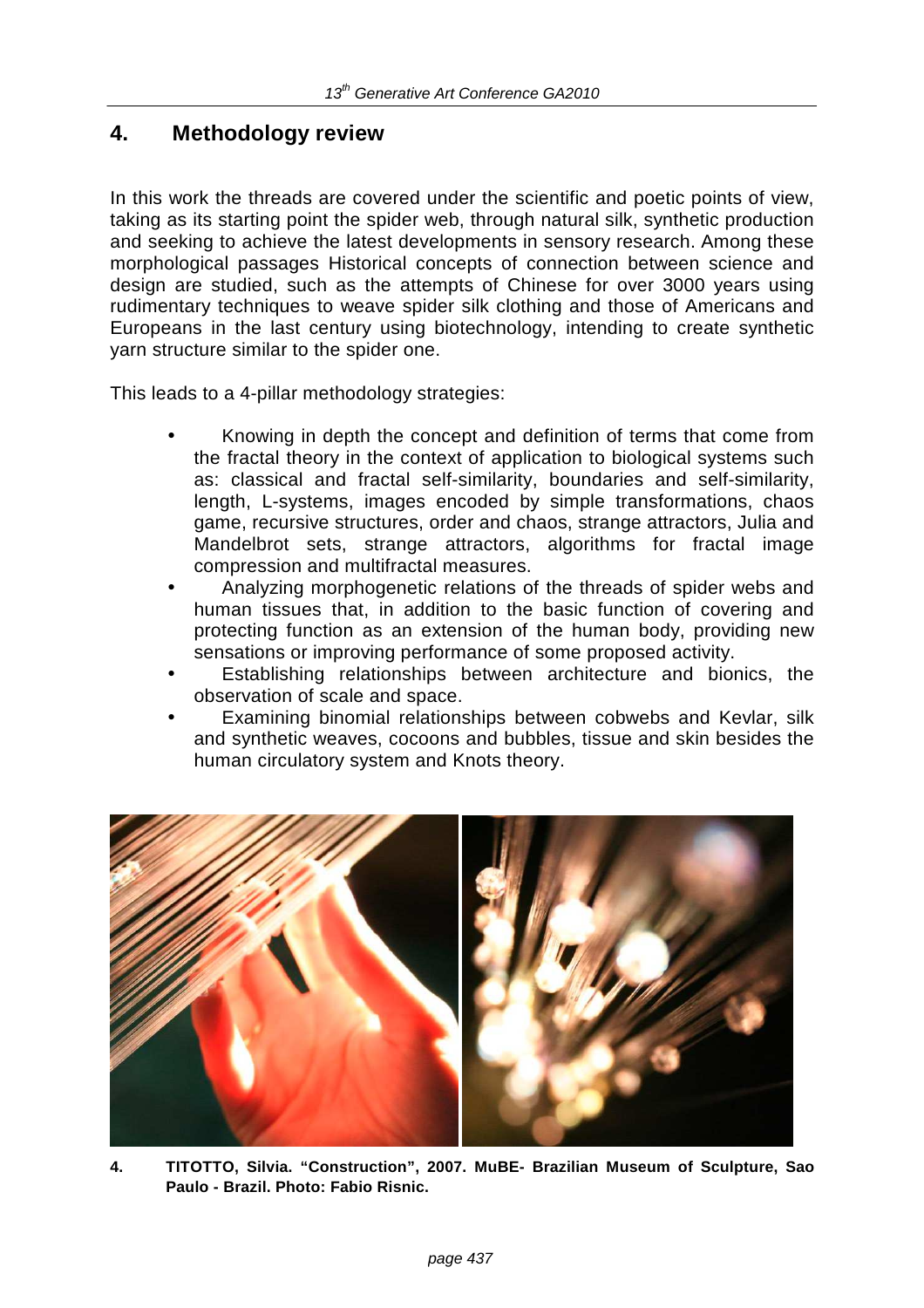# **5. Preliminary discussions**

This research seeks to materialize in installation artworks several concepts related to natural forms, sensing, industrial technology and architecture, using biological structures known as xylem and phloem of plants, for example, which closely resemble the industrial fabrics, being indeed inspiration for some advances in the textile industry. The biggest challenge of this research is to examine the possibilities for building immersive real space (not just virtual ones) from the fundamentals of biotechnology interconnected natural structures, like the spider and the cocoon, not only aesthetically, but considering the various levels of sensing that they allow. So far, few models of the simplest character in real space were performed by researchers around the world, and those were more related to experimental design than practical research on the border of technological innovation and installation art.

The merit of this work specially relies on the possibility of transdisciplinary scientific advance beyond the ideas and discussions of the passage of mathematical models for computing fractal level penetrable prototypes and exploitable spatially on a human scale. Some experiments have been performed in the laboratory of Botany in 2009 by Silvia Titotto for comparison between fractal structures in cells of plants and movement of the human body, the basis for carrying out the sensory experiences to be achieved in 2011, with support from the Politecnico di Torino. The patterns are similar in some degree to the structures of nets, in this way it is intended to prove so morphogenetic relations between spiderwebs and textiles.

Since the implementation of experimental installation art would be the means of validating such structures in a free way, i.e. without a specific use, but as "potential" or generative spatial structure - to be applied in design or architecture with a high degree of sensory immersion, the questioning must come from both the perspective of technology, and hence the necessity for complementation studies in the "technological innovation for the built environment" in the department DISET, in the Politecnico of Turin, intercalating with the more artistic approach, specially discussing poetics and artistic procedures had been done in the home department - University of São Paulo under the supervision of Professor Clice Mazzilli.

On one hand, it reflects on the interaction of the body with the space, immersing the user in sensory structures such as "cocoons," "webs", "sensing skins" (somewhat phenomenological), study of artists who have similar poetics. On the other hand, the very biotechnology and morphogenesis are studied as poetics.

The challenge of building this argument rests on the difficulty of combining these two in the same poetic project: biotechnology and environment are the means and also the poetics at the same time.